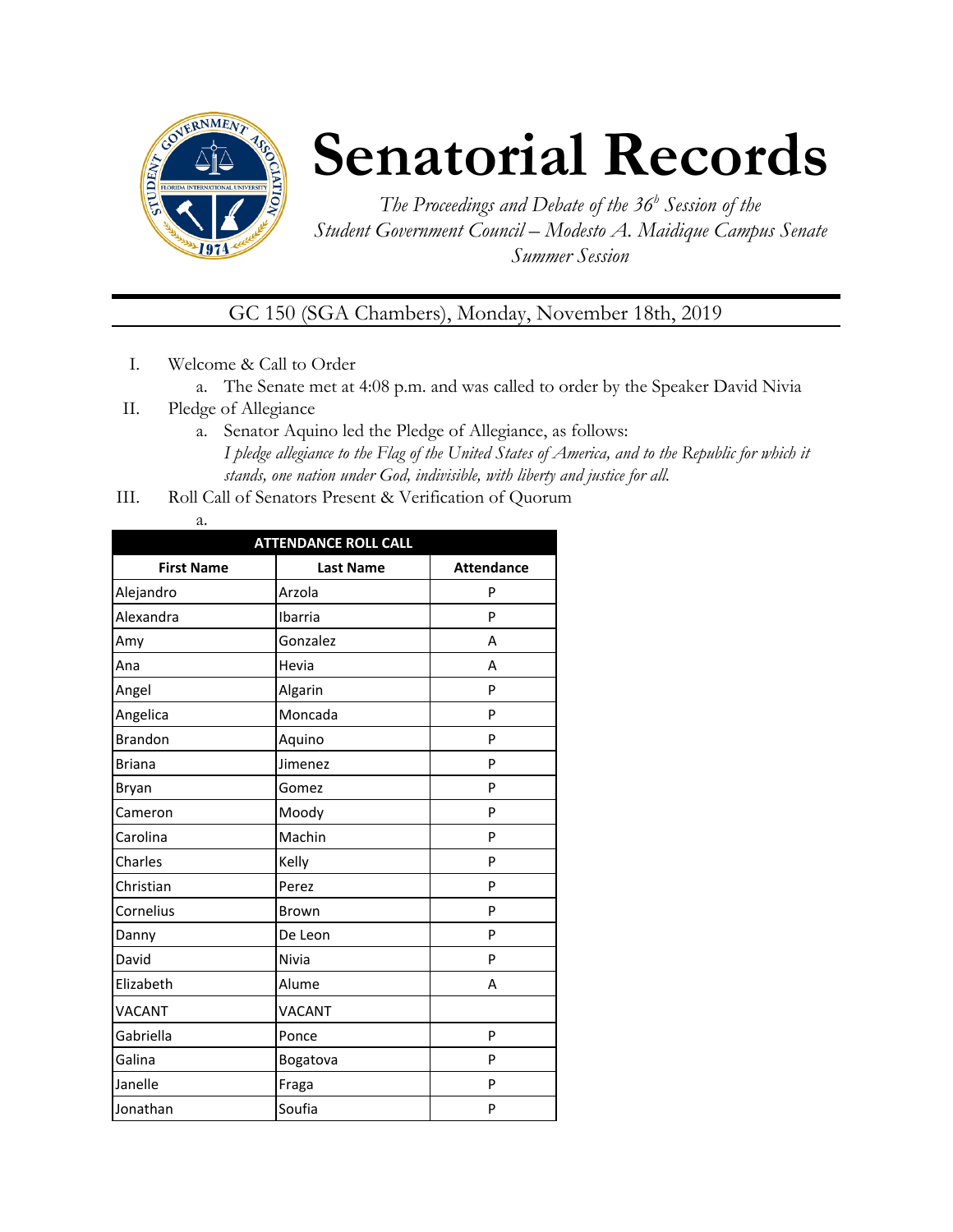| Karla                   | Perez          | P                  |
|-------------------------|----------------|--------------------|
| Kiara                   | Mohammad       | P                  |
| Leslie                  | Llambias       | A                  |
| Mallory                 | Fortuno        | P                  |
| Marko                   | Nikitovic      | А                  |
| Maryam                  | Rafieifar      | P                  |
| Matthew                 | <b>Beck</b>    | P                  |
| Michaela                | Mills          | P                  |
| Molly                   | Schantz        | P                  |
| Rose                    | Ingraham       | P                  |
| Santiago                | Arias          | P                  |
| Shahnwaz                | Rafi           | А                  |
| Sophia                  | Viterri        | А                  |
| Van                     | Le             | P                  |
| Zackrey                 | Powers         | P                  |
| <b>VACANT</b>           | <b>VACANT</b>  |                    |
| <b>SENATE SEATS</b>     | 38             |                    |
| <b>VACANT SEATS</b>     | $\overline{2}$ | <b>QUORUM</b>      |
| <b>SENATORS PRESENT</b> | 29             | <b>ESTABLISHED</b> |
| <b>AMT FOR QUORUM</b>   | 18             |                    |

b. The roll was called and Quorum was verified with 29 Senators present.

- IV. Approval of the Minutes from November 4th, 2019
	- a. Senator Ingraham moves to approve the minutes from November 4th, 2019. Senator Power seconds. Motion passes.
- V. Adoption of the Agenda
	- a. Senator Powers moves to adopt the agenda. Senator Arzola seconds. Motion passes.
- VI. Invited Speakers
	- a. Deputy Chief of Staff Jennifer Soler
	- b. Social Work Association (SSWA) and Phi Alpha Honor Society Ke-AnaDurham VP and Houston Ochoa
- VII. Committee Reports
	- a. Finance Committee
		- i. We have two appropriation requests from last week
		- ii. We approved appropriation from Student Advocacy
		- iii. If you have any questions, please contact sgafinance  $@$  fiu.edu
	- b. Rules, Legislation, and Judiciary Committee
		- i. No report
		- ii. If you have any questions, please contact sgarules@fiu.edu
	- c. Operational Review Committee
		- i. We had our committee meeting today
			- 1. New audit forms located in our google drive folders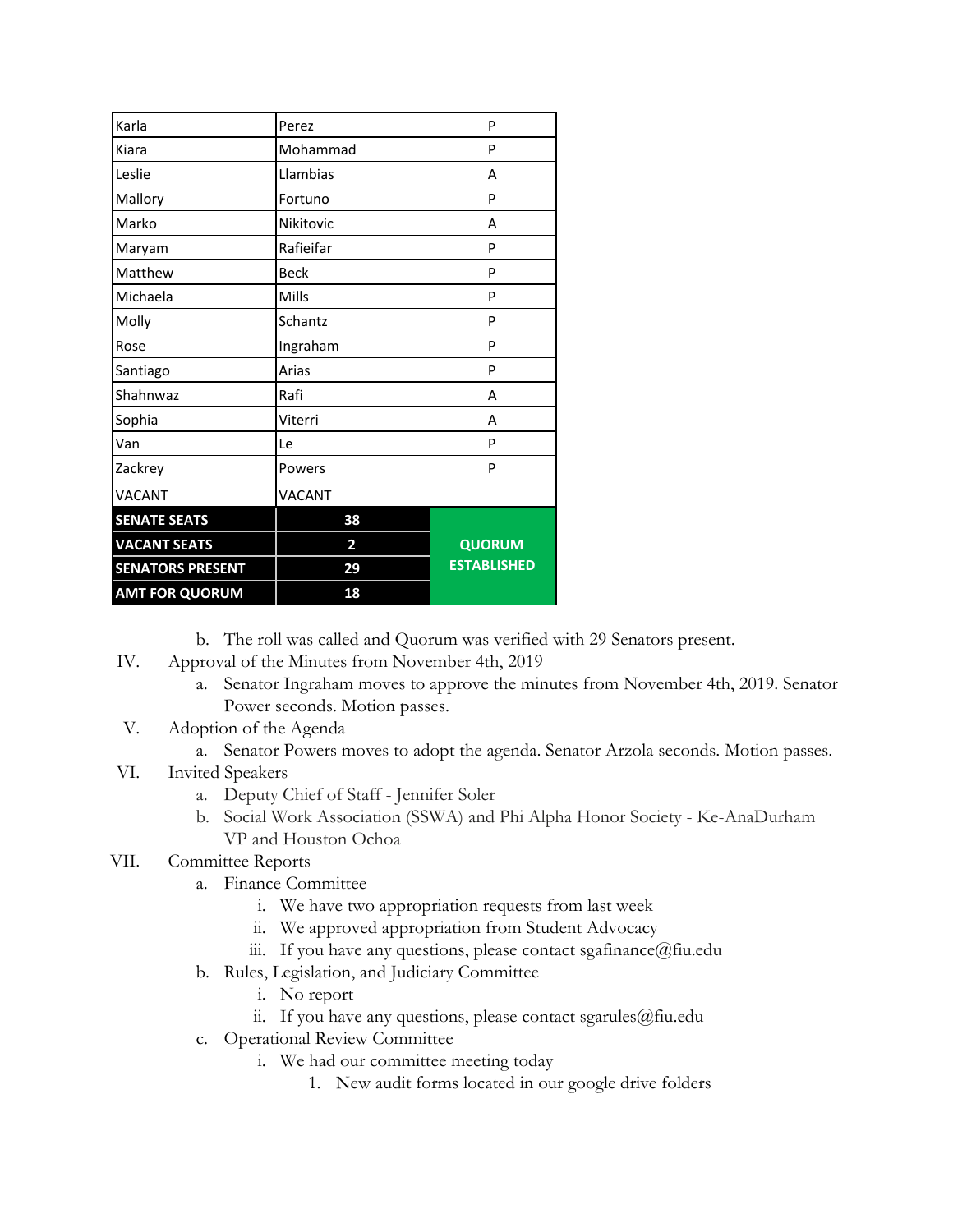- ii. Senator Alume requested we do an audit on two school of computer organizations
- iii. Worked on SOP
- iv. Sending out new audit forms to Homecoming
- v. If you have any questions, please contact sgaorc@fiu.edu

*Point of Personal Privilege for Senator Ingraham at 4:24pm; Returned at 4:27pm*

- d. Internal Affairs Committee
	- i. Senator Aquino is helping me write some charges for some who are out for priority review for impeachment.
	- ii. Reminder to send me excuses for absences and allow location when doing your office hours.
	- iii. If you have any questions, please contact sgainternal@fiu.edu

*Point of Personal Privilege for Senator Moody at 4:30pm; Returned at 4:38pm*

- e. Student Advocacy Committee
	- i. Thank you for those who helped with the event today.
	- ii. I will be sending out surveys to student organizations.
	- iii. In talks about how Student Advocacy can aid Fostering Panther Pride.
	- iv. If you have any questions, please contact sgaadvocacy@fiu.edu
- f. Graduate and Professional Students Committee
	- i. Last week on Thursday we had our Fall Grad Scholar at the SGA Office.
	- ii. Distributed a list of available resources for students on and off campus
	- iii. If you have any questions, please contact GPSC@fiu.edu

#### VIII. Executive Board Reports

- a. Speaker of the Senate
	- i. Committee Chairs- SOPS
	- ii. Emails for excuses
	- iii. Meeting Minutes
	- iv. 10 Week Report
	- v. FSA
	- vi. If you have any questions, please email sgaspeaker@fiu.edu
- b. Speaker Pro Tempore
	- i. Working on SR 3605. I have been having conversations with the Women's Center.
	- ii. If you have any questions, please email sgaprotemp@fiu.edu

*Point of Personal Privilege for Senator Powers at 4:41pm; Returned at 4:45pm*

- c. President Rosell
	- i. Please sign up for the potluck this Wednesday
	- ii. If you have any questions, please email sgapres $@$ fiu.edu
- d. Vice President Ojeda
	- i. Attended FSA
	- ii. Working on Recharge for finals
	- iii. If you have any questions, please email sgavp@fiu.edu
- e. Comptroller
	- i. Coco and Concern on December 4th from 4:30-6pm.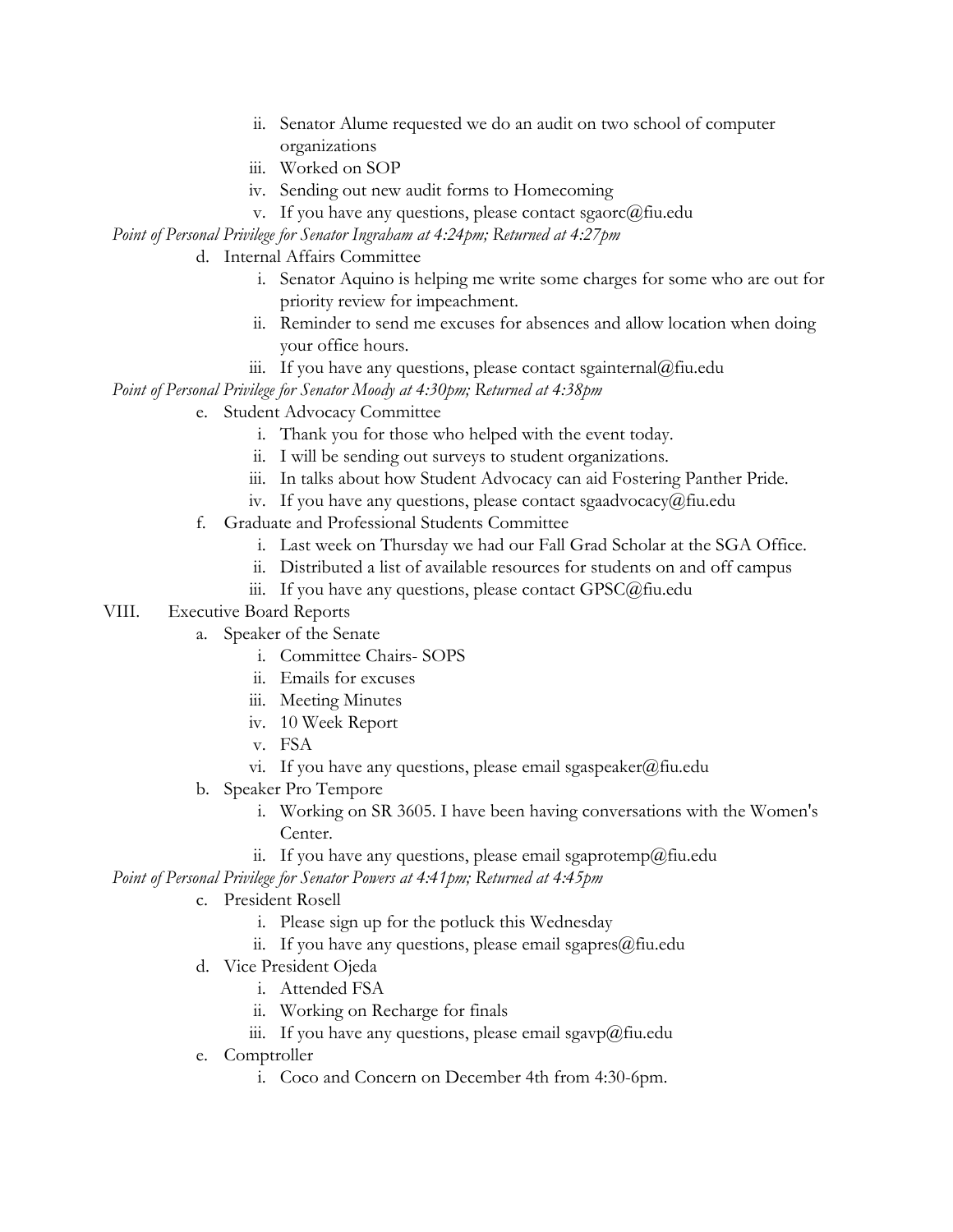- ii. Was not able to approve the \$200 from Student Advocacy for pizza because there was no Senate vote on this.
- iii. Jingle and Mingle with SGA on the week of Finals.
- iv. If you have any questions, please email sgacomptrol@fiu.edu

*Point of Personal Privilege for Senator Arzola at 4:45pm: Returned at 4:52pm*

- f. Chief Justice
	- i. Received a couple of writs. We will meet sometime this week to go over them.
	- ii. If you have any questions, please email  $\frac{\sigma}{\sigma}$  in  $\frac{\sigma}{\sigma}$
- IX. Special Orders
	- a. There were none.
- X. Vetoed Legislation
	- a. There were none.
- XI. Second Readings
	- a. There were none.
- XII. Unfinished Business
	- a.
- XIII. New Business
	- a. Opening Vacant Nursing Seats
		- i. Senator Powers moves to open election for vacant seats. Senator Ingraham seconds. Motion passes.
	- b. Finance Committee Elections
		- i. Senator Algarin moves to open the floor for nominations. Senator Ingraham seconds. Motion passes.
		- ii. Senator Powers moves to close nominations. Senator Ingraham seconds. Motion passes.
		- iii. Senator Algarin moves to go into a 5 minute discussion period. Senator Ibarria seconds. Motion passes.
			- 1. Senator Ibarria moves to close the discussion period. Senator Powers seconds. Motion passes.
		- iv. Senator Ibarria moves to open the floor for nominations. Senator Aquino seconds. Motion passes.
			- 1. Senator Ibarria nominates Senator Christian Perez. Senator Christian Perez accepts.
			- 2. Senator Aquino moves to nominate Senator Arias. Senator Aquino resends his nomination.
		- v. Senator Ingraham moves to close the floor for nominations. Senator Powers seconds. Motion passes.
		- vi. Senator Kelly moves to go into voting procedure. Senator Ibarria seconds. Motion passes.
			- 1. Senator Kelly moves to vote by unanimous consent. Senator Fraga seconds. Motion passes.
		- vii. Senator Powers moves to kill the main motion of voting procedure. Senator Arzola seconds. Motion passes.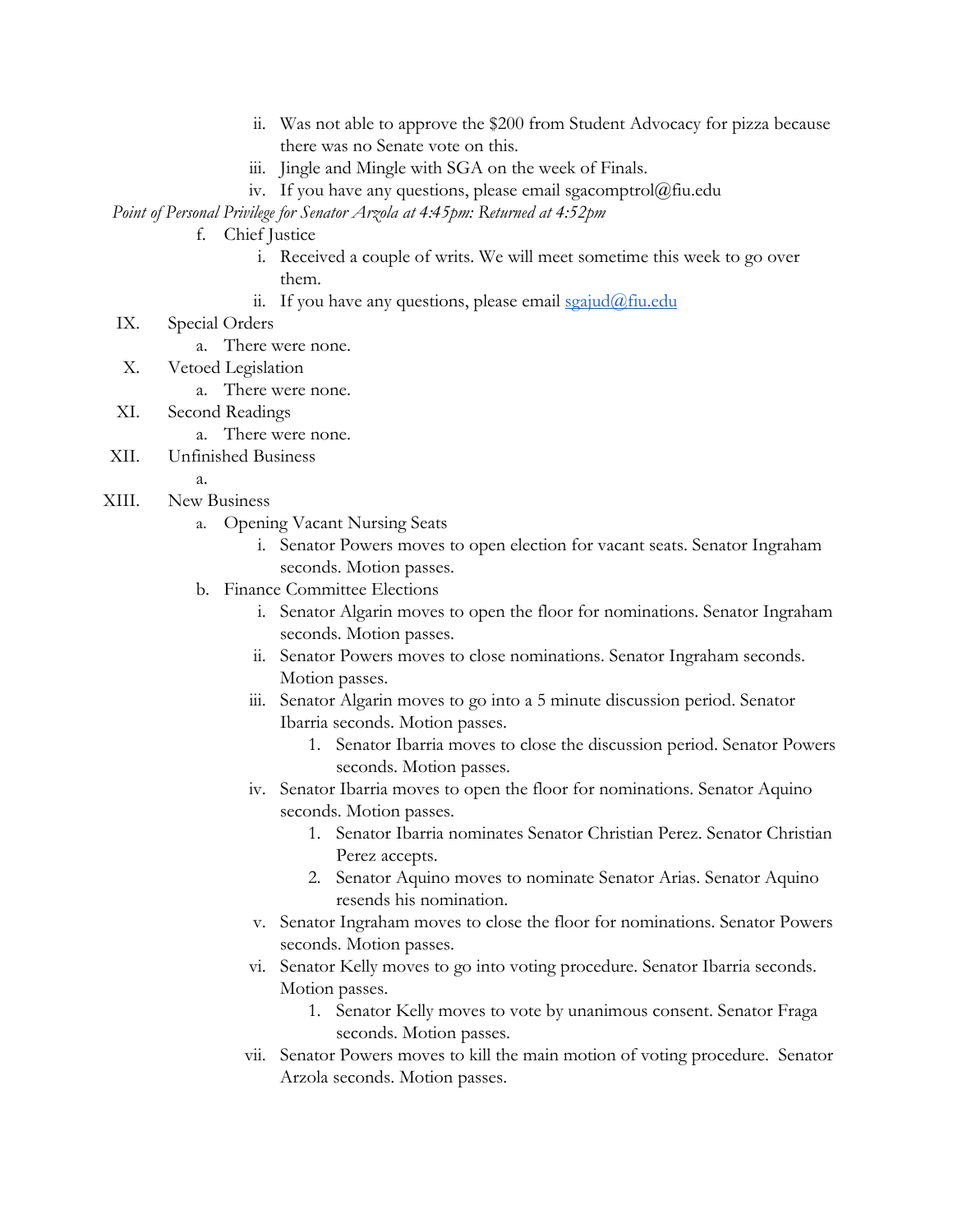- viii. Senator Powers moves to allow Senator Christian Perez a 2 minutes presentation. Senator Aquino seconds. Motion passes.
- ix. Christian Perez Presentation
	- 1. Senator Ibarria moves to close the question and answer period. Senator Ingraham seconds. Motion passes.
- x. Senator Arzola moves to vote my unanimous consent. Senator Powers seconds. Motion passes.
	- a. Senator Christian Perez confirmed

*Point of Personal Privilege for Senator Arias at 5:05, Returned at 5:17pm*

- c. Senator Algarin moves for ORC to audit Model United Nations. Senator Arzola seconds. Motion passes.
- d. Senator Aquino moves to present articles of impeachment for Senator Galina Bogatova. Senator Fraga seconds. Motion passes.
	- i. Senator Powers moves to close debate. Senator Ingraham seconds. Motion passes.
	- ii. Senator Arzola moves to go into voting on the article. Senator Kelly seconds. Motion passes.
		- 1.

| <b>VOTE ON</b>    |                  |                   |           |               |
|-------------------|------------------|-------------------|-----------|---------------|
| <b>First Name</b> | <b>Last Name</b> | <b>Attendance</b> | Vote      | <b>REASON</b> |
| Alejandro         | Arzola           | $\mathsf{P}$      | N         |               |
| Alexandra         | Ibarria          | $\mathsf{P}$      | ${\sf N}$ |               |
| Amy               | Gonzalez         | A                 |           |               |
| Ana               | Hevia            | A                 |           |               |
| Angel             | Algarin          | $\mathsf{P}$      | N         |               |
| Angelica          | Moncada          | ${\sf P}$         | ${\sf N}$ |               |
| Brandon           | Aquino           | $\mathsf{P}$      | Υ         |               |
| <b>Briana</b>     | Jimenez          | P                 | N         |               |
| Bryan             | Gomez            | P                 | Υ         |               |
| Cameron           | Moody            | ${\sf P}$         | ${\sf N}$ |               |
| Carolina          | Machin           | $\mathsf{P}$      |           |               |
| Charles           | Kelly            | ${\sf P}$         | ${\sf N}$ |               |
| Christian         | Perez            | P                 | ${\sf N}$ |               |
| Cornelius         | Brown            | $\mathsf{P}$      | N         |               |
| Danny             | De Leon          | $\mathsf{P}$      | ${\sf N}$ |               |
| David             | Nivia            | P                 | N         |               |
| Elizabeth         | Alume            | A                 |           |               |
| <b>VACANT</b>     | <b>VACANT</b>    |                   |           |               |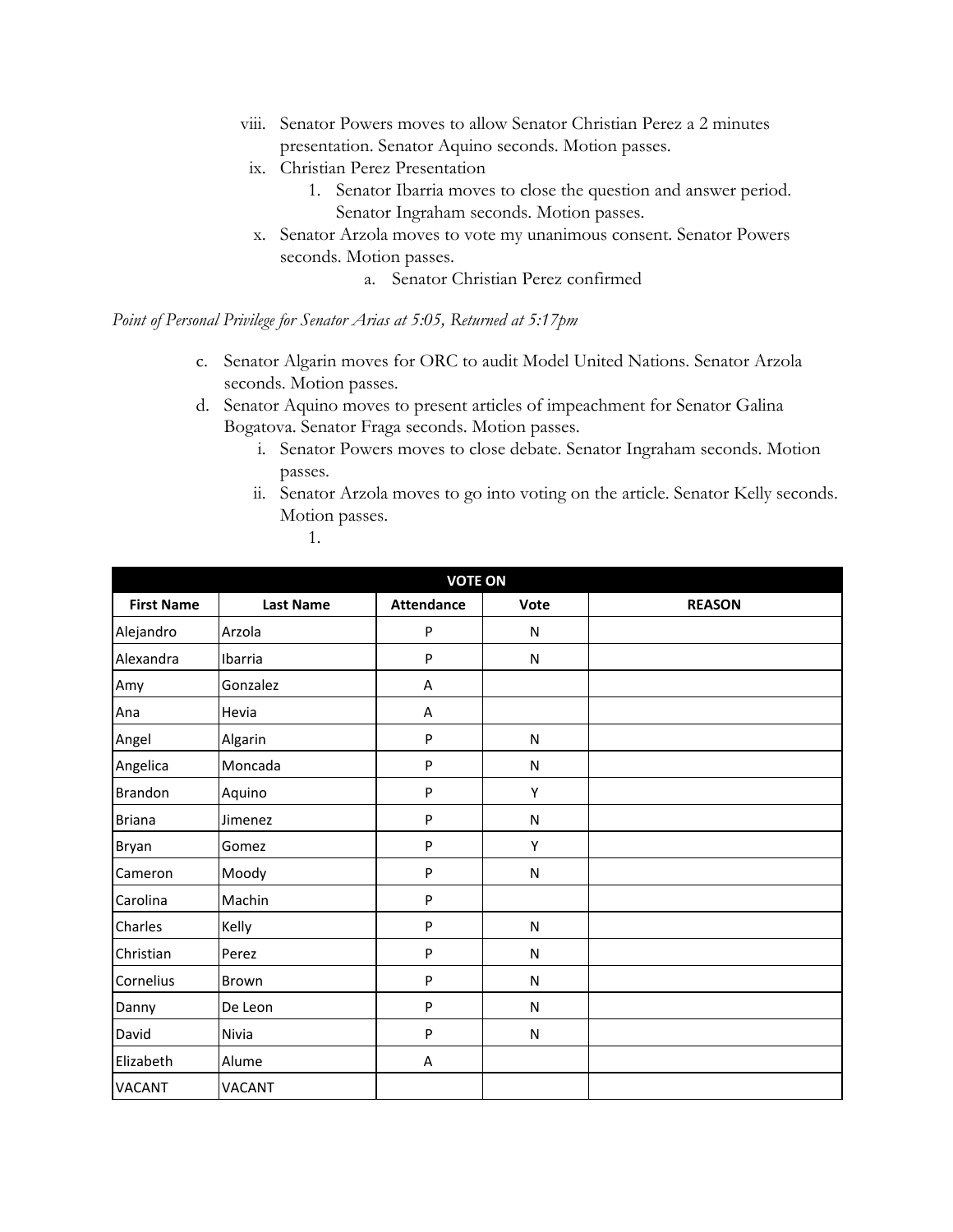| Gabriella                 | Ponce         | P              | ${\sf N}$        |             |
|---------------------------|---------------|----------------|------------------|-------------|
| Galina                    | Bogatova      | ${\sf P}$      |                  |             |
| Janelle                   | Fraga         | ${\sf P}$      | ${\sf N}$        |             |
| Jonathan                  | Soufia        | P              | ${\sf N}$        |             |
| Karla                     | Perez         | P              | ${\sf N}$        |             |
| Kiara                     | Mohammad      | $\mathsf{P}$   | ${\sf N}$        |             |
| Leslie                    | Llambias      | A              |                  |             |
| Mallory                   | Fortuno       | P              | N                |             |
| Marko                     | Nikitovic     | A              |                  |             |
| Maryam                    | Rafieifar     | $\mathsf{P}$   | ${\sf N}$        |             |
| Matthew                   | <b>Beck</b>   | $\sf P$        |                  |             |
| Michaela                  | Mills         | $\sf P$        | ${\sf N}$        |             |
| Molly                     | Schantz       | P              | ${\sf N}$        |             |
| Rose                      | Ingraham      | ${\sf P}$      | ${\sf N}$        |             |
| Santiago                  | Arias         | ${\sf P}$      |                  |             |
| Shahnwaz                  | Rafi          | A              |                  |             |
| Sophia                    | Viterri       | A              |                  |             |
| Van                       | Le            | ${\sf P}$      | ${\sf N}$        |             |
| Zackrey                   | Powers        | ${\sf P}$      | N                |             |
| <b>VACANT</b>             | <b>VACANT</b> |                |                  |             |
|                           |               | YAY            | $\overline{2}$   |             |
| <b>QUORUM ESTABLISHED</b> |               | <b>NAY</b>     | 23               | <b>FAIL</b> |
|                           |               | <b>ABSTAIN</b> | $\boldsymbol{0}$ |             |

2. Not passed

- e. Senator Ibarria moves to present articles of impeachment for Senator Ana Hevia. Senator Ingraham seconds. Motion passes.
	- i. Senator Gomez moves to close the debate. Senator Powers seconds. Motion passes.
	- ii. Senator Gomez moves to go into voting procedure. Senator Arzola seconds. Motion passes.

1.

| <b>VOTE ON</b>    |                  |                   |              |               |  |
|-------------------|------------------|-------------------|--------------|---------------|--|
| <b>First Name</b> | <b>Last Name</b> | <b>Attendance</b> | Vote         | <b>REASON</b> |  |
| Alejandro         | Arzola           | P                 | v            |               |  |
| Alexandra         | Ibarria          | P                 | $\checkmark$ |               |  |
| Amy               | Gonzalez         | Α                 |              |               |  |
| Ana               | Hevia            | Α                 |              |               |  |
| Angel             | Algarin          | P                 |              |               |  |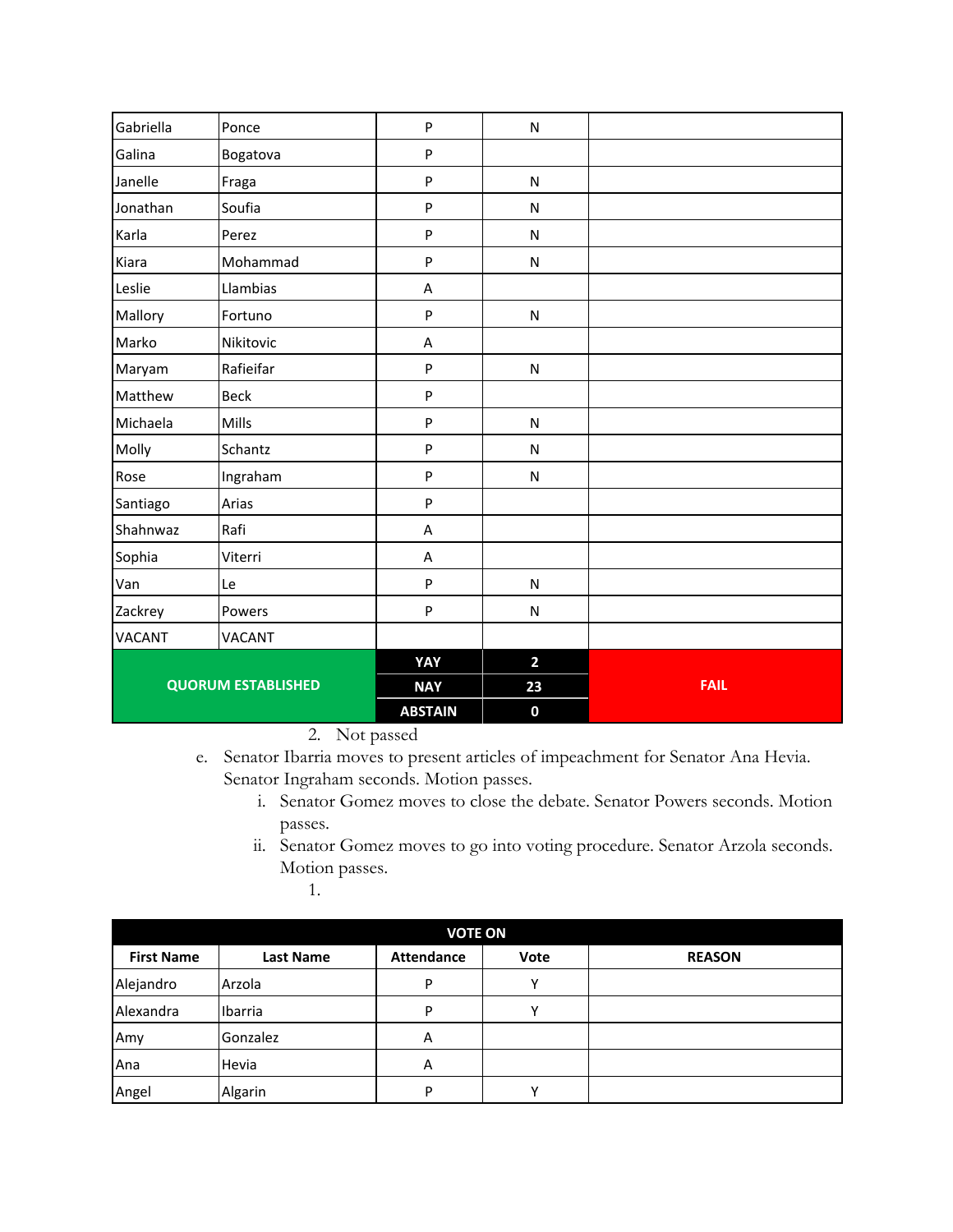| Angelica                  | Moncada       | P              | Υ            |             |
|---------------------------|---------------|----------------|--------------|-------------|
| <b>Brandon</b>            | Aquino        | P              | Υ            |             |
| <b>Briana</b>             | Jimenez       | P              | Υ            |             |
| Bryan                     | Gomez         | P              | Υ            |             |
| Cameron                   | Moody         | P              | Υ            |             |
| Carolina                  | Machin        | P              |              |             |
| Charles                   | Kelly         | P              | Υ            |             |
| Christian                 | Perez         | P              | Υ            |             |
| Cornelius                 | Brown         | P              | Υ            |             |
| Danny                     | De Leon       | P              | Υ            |             |
| David                     | Nivia         | P              | Υ            |             |
| Elizabeth                 | Alume         | $\sf A$        |              |             |
| <b>VACANT</b>             | <b>VACANT</b> |                |              |             |
| Gabriella                 | Ponce         | P              | Υ            |             |
| Galina                    | Bogatova      | P              | ${\sf N}$    |             |
| Janelle                   | Fraga         | P              | Υ            |             |
| Jonathan                  | Soufia        | P              | Υ            |             |
| Karla                     | Perez         | P              | Υ            |             |
| Kiara                     | Mohammad      | P              | Υ            |             |
| Leslie                    | Llambias      | $\sf A$        |              |             |
| Mallory                   | Fortuno       | P              | Υ            |             |
| Marko                     | Nikitovic     | A              |              |             |
| Maryam                    | Rafieifar     | P              | Υ            |             |
| Matthew                   | Beck          | P              |              |             |
| Michaela                  | Mills         | P              | Υ            |             |
| Molly                     | Schantz       | ${\sf P}$      | Υ            |             |
| Rose                      | Ingraham      | P              | Υ            |             |
| Santiago                  | Arias         | P              |              |             |
| Shahnwaz                  | Rafi          | $\sf A$        |              |             |
| Sophia                    | Viterri       | A              |              |             |
| Van                       | Le            | P              | Υ            |             |
| Zackrey                   | Powers        | P              | Υ            |             |
| VACANT                    | VACANT        |                |              |             |
|                           |               | YAY            | 25           |             |
| <b>QUORUM ESTABLISHED</b> |               | <b>NAY</b>     | $\mathbf{1}$ | <b>PASS</b> |
|                           |               | <b>ABSTAIN</b> | $\pmb{0}$    |             |

2. Motion passes with 25-1-0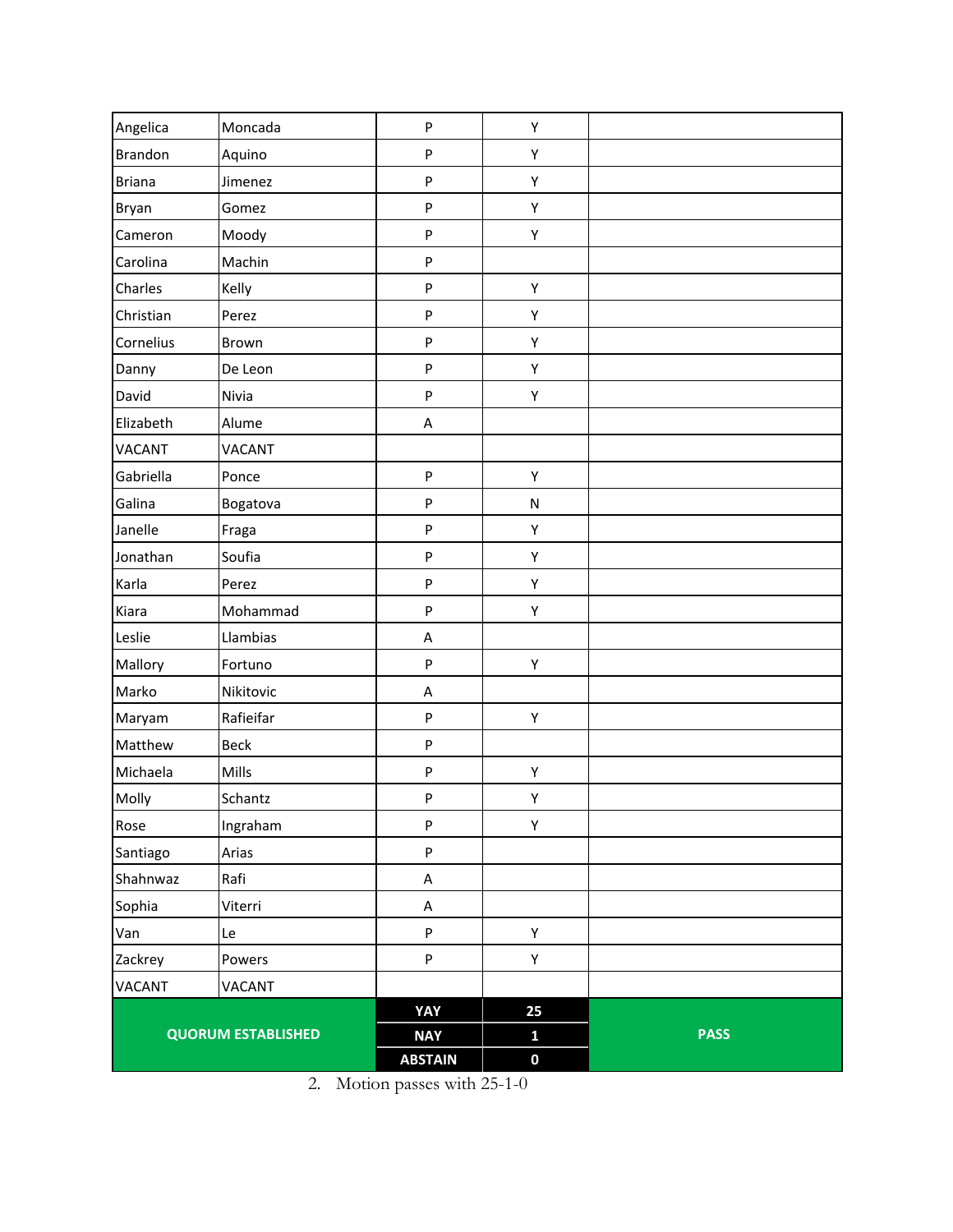## *Point of Personal Privilege for Senator Fraga at 5:44pm; Returned at 5:47pm*

- iii. Senator Ibarria moves to present the article of impeachment for Sofia viteri. Senator Aquino seconds. Motion passes.
	- 1. Senator Ingraham moves to close the debate. Senator Gomez seconds. Motion passes.
	- 2. Algarin moves to go into voting on initiation of impeachment. Senator Gomez seconds. Motion passes.
		- a.

| <b>VOTE ON</b>    |                  |                           |      |               |
|-------------------|------------------|---------------------------|------|---------------|
| <b>First Name</b> | <b>Last Name</b> | <b>Attendance</b>         | Vote | <b>REASON</b> |
| Alejandro         | Arzola           | ${\sf P}$                 | Υ    |               |
| Alexandra         | Ibarria          | $\boldsymbol{\mathsf{P}}$ | Υ    |               |
| Amy               | Gonzalez         | $\sf A$                   |      |               |
| Ana               | Hevia            | $\sf A$                   |      |               |
| Angel             | Algarin          | ${\sf P}$                 | Υ    |               |
| Angelica          | Moncada          | $\sf P$                   | Υ    |               |
| <b>Brandon</b>    | Aquino           | ${\sf P}$                 | Υ    |               |
| <b>Briana</b>     | Jimenez          | ${\sf P}$                 | Υ    |               |
| Bryan             | Gomez            | ${\sf P}$                 | Υ    |               |
| Cameron           | Moody            | $\sf P$                   | Υ    |               |
| Carolina          | Machin           | P                         |      |               |
| Charles           | Kelly            | $\mathsf{P}$              | Υ    |               |
| Christian         | Perez            | $\mathsf{P}$              | Υ    |               |
| Cornelius         | Brown            | $\boldsymbol{\mathsf{P}}$ | Υ    |               |
| Danny             | De Leon          | $\sf P$                   | Υ    |               |
| David             | Nivia            | $\mathsf{P}$              | Υ    |               |
| Elizabeth         | Alume            | A                         |      |               |
| <b>VACANT</b>     | <b>VACANT</b>    |                           |      |               |
| Gabriella         | Ponce            | $\boldsymbol{\mathsf{P}}$ | Υ    |               |
| Galina            | Bogatova         | $\sf P$                   | Υ    |               |
| Janelle           | Fraga            | $\boldsymbol{\mathsf{P}}$ | Υ    |               |
| Jonathan          | Soufia           | $\boldsymbol{\mathsf{P}}$ | Υ    |               |
| Karla             | Perez            | ${\sf P}$                 | Υ    |               |
| Kiara             | Mohammad         | $\sf P$                   | Υ    |               |
| Leslie            | Llambias         | $\sf A$                   |      |               |
| Mallory           | Fortuno          | P                         | Υ    |               |
| Marko             | Nikitovic        | $\sf A$                   |      |               |